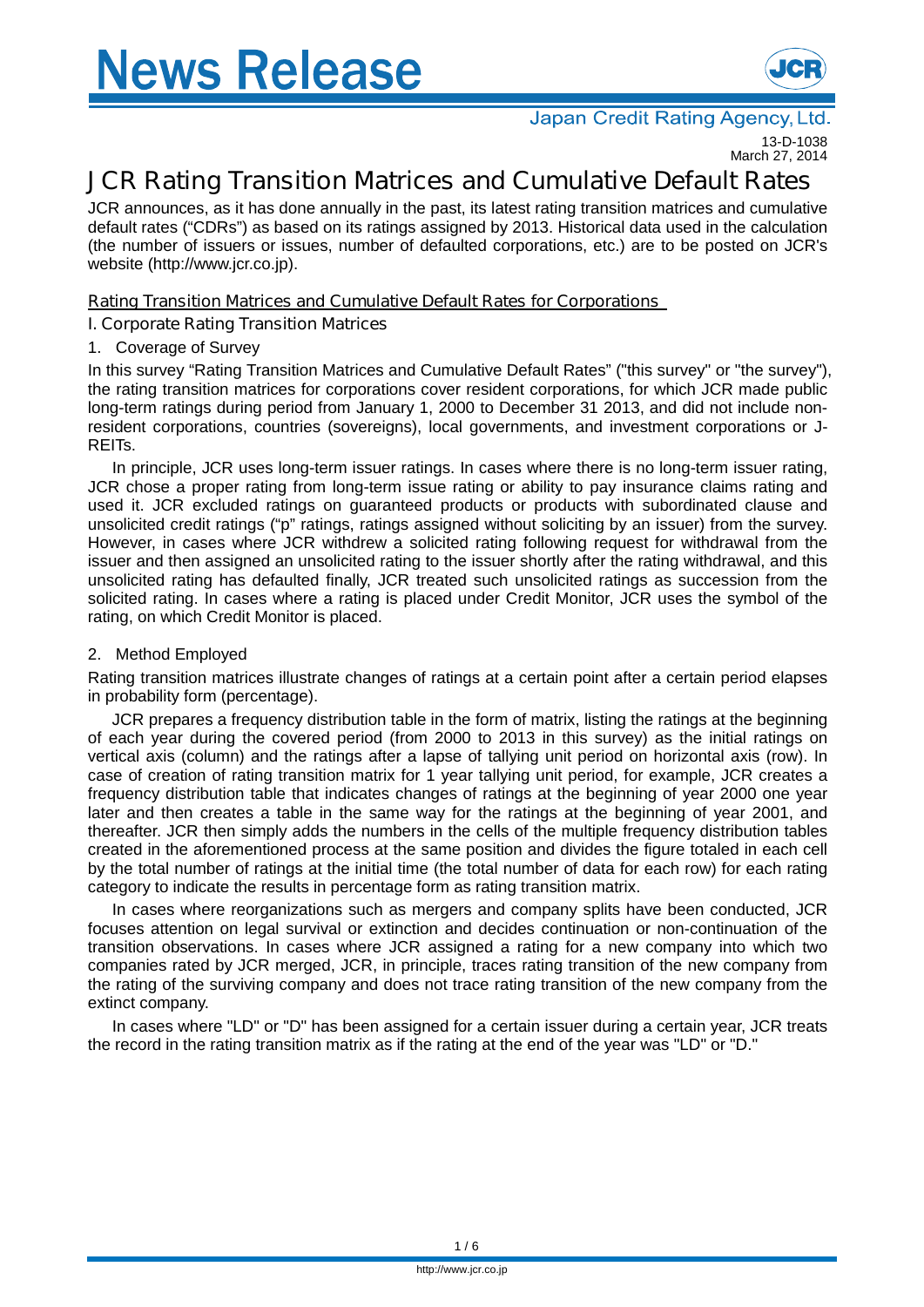

## 3. Rating Transition Matrices (from 2000 to 2013) (Please refer to Tables 1 through 3)

#### Table 1. Rating Transition Matrix (tallying unit period: 1 year)

|              | AAA   | $AA+$ | AΑ    | AA-   | A+    |       |       | BBB+  | <b>BBB</b> | BBB-  | BB+   | <b>BB</b>     | BB-   | B+    |      | в-    | CCC or lower | ID.  |       |
|--------------|-------|-------|-------|-------|-------|-------|-------|-------|------------|-------|-------|---------------|-------|-------|------|-------|--------------|------|-------|
| AAA          | 94.36 | 4.62  | 0.51  | 0.00  | 0.00  | 0.51  | 0.00  | 0.00  | 0.00       | 0.00  | 0.00  | 0.00          | 0.00  | 0.00  | 0.00 | 0.00  | 0.00         | 0.00 | 0.00  |
| $AA+$        | 1.18  | 91.76 | 5.88  | 0.59  | 0.59  | 0.00  | 0.00  | 0.00  | 0.00       | 0.00  | 0.00  | 0.00          | 0.00  | 0.00  | 0.00 | 0.00  | 0.00         | 0.00 | 0.00  |
| AA           | 0.30  | 0.90  | 93.69 | 4.20  | 0.00  | 0.30  | 0.00  | 0.30  | 0.00       | 0.30  | 0.00  | 0.00          | 0.00  | 0.00  | 0.00 | 0.00  | 0.00         | 0.00 | 0.00  |
| AA-          | 0.00  | 0.00  | 3.25  | 89.87 | 5.93  | 0.57  | 0.19  | 0.00  | 0.19       | 0.00  | 0.00  | 0.00          | 0.00  | 0.00  | 0.00 | 0.00  | 0.00         | 0.00 | 0.00  |
| A+           | 0.00  | 0.00  | 0.24  | 5.19  | 88.55 | 5.67  | 0.12  | 0.00  | 0.00       | 0.12  | 0.00  | 0.00          | 0.00  | 0.00  | 0.00 | 0.00  | 0.00         | 0.00 | 0.12  |
|              | 0.00  | 0.00  | 0.26  | 0.52  | 6.55  | 86.72 | 5.09  | 0.86  | 0.00       | 0.00  | 0.00  | 0.00          | 0.00  | 0.00  | 0.00 | 0.00  | 0.00         | 0.00 | 0.00  |
| А-           | 0.00  | 0.00  | 0.08  | 0.15  | 0.31  | 9.15  | 84.69 | 4.92  | 0.54       | 0.08  | 0.00  | 0.00          | 0.08  | 0.00  | 0.00 | 0.00  | 0.00         | 0.00 | 0.00  |
| BBB+         | 0.00  | 0.00  | 0.00  | 0.00  | 0.22  | 0.97  | 9.31  | 81.7' | 7.14       | 0.22  | 0.00  | $0.1^{\circ}$ | 0.00  | 0.11  | 0.00 | 0.00  | 0.11         | 0.11 | 0.00  |
| <b>BBB</b>   | 0.00  | 0.00  | 0.00  | 0.09  | 0.00  | 0.18  | 0.88  | 7.95  | 83.48      | 6.27  | 0.44  | 0.09          | 0.00  | 0.00  | 0.09 | 0.00  | 0.09         | 0.09 | 0.35  |
| BBB-         | 0.00  | 0.00  | 0.00  | 0.00  | 0.31  | 0.16  | 0.16  | 0.31  | 9.94       | 80.28 | 6.37  | 1.24.         | 0.00  | 0.31  | 0.31 | 0.31  | 0.00         | 0.00 | 0.31  |
| BB+          | 0.00  | 0.00  | 0.00  | 0.00  | 0.00  | 0.00  | 0.00  | 0.00  | 0.86       | 16.38 | 69.83 | 7.76          | 1.72  | 0.86  | 0.00 | 0.86  | 0.00         | 0.00 | 1.72  |
| BВ           | 0.00  | 0.00  | 0.00  | 0.00  | 0.00  | 0.00  | 0.00  | 0.00  | 0.00       | 4.44  | 15.56 | 64.44         | 11.11 | 4.44  | 0.00 | 0.00  | 0.00         | 0.00 | 0.00  |
| BB-          | 0.00  | 0.00  | 0.00  | 0.00  | 0.00  | 0.00  | 0.00  | 0.00  | 0.00       | 0.00  | 10.00 | 20.00         | 45.00 | 15.00 | 0.00 | 0.00  | 10.00        | 0.00 | 0.00  |
| B+           | 0.00  | 0.00  | 0.00  | 0.00  | 0.00  | 0.00  | 0.00  | 0.00  | 0.00       | 7.14  | 0.00  | 0.00          | 21.43 | 57.14 | 0.00 | 0.00  | 0.00         | 0.00 | 14.29 |
|              | 0.00  | 0.00  | 0.00  | 0.00  | 0.00  | 0.00  | 0.00  | 0.00  | 0.00       | 0.00  | 0.00  | 0.00          | 0.00  | 0.00  | 28.5 | 0.00  | 14.29        | 0.00 | 57.14 |
| B-           | 0.00  | 0.00  | 0.00  | 0.00  | 0.00  | 0.00  | 0.00  | 0.00  | 0.00       | 0.00  | 0.00  | 0.00          | 20.00 | 0.00  | 0.00 | 60.00 | 20.00        | 0.00 | 0.00  |
| CCC or lower | 0.00  | 0.00  | 0.00  | 0.00  | 0.00  | 0.00  | 0.00  | 0.00  | 0.00       | 0.00  | 0.00  | 0.00          | 0.00  | 0.00  | 0.00 | 0.00  | 40.00        | 0.00 | 60.00 |

## Table 2. Rating Transition Matrix (tallying unit period: 3 years)

|              | AAA  | $AA+$ | AA    | AA-   | A÷    |       | д.    | BBB+  | <b>BBB</b> | BBB-  | BB+   | ВB    | BB-   | $B+$  | B    | B-   | ccc<br>or lower | ΙD   |        |
|--------------|------|-------|-------|-------|-------|-------|-------|-------|------------|-------|-------|-------|-------|-------|------|------|-----------------|------|--------|
| AAA          | 83.0 | 9.70  | 4.24  | 1.21  | 0.00  | 1.82  | 0.00  | 0.00  | 0.00       | 0.00  | 0.00  | 0.00  | 0.00  | 0.00  | 0.00 | 0.00 | 0.00            | 0.00 | 0.00   |
| AA+          | 3.31 | 76.86 | 14.88 | 2.48  | 2.48  | 0.00  | 0.00  | 0.00  | 0.00       | 0.00  | 0.00  | 0.00  | 0.00  | 0.00  | 0.00 | 0.00 | 0.00            | 0.00 | 0.00   |
| AA           | 0.40 | 4.05  | 83.00 | 8.50  | 0.81  | 1.21  | 0.81  | 1.21  | 0.00       | 0.00  | 0.00  | 0.00  | 0.00  | 0.00  | 0.00 | 0.00 | 0.00            | 0.00 | 0.00   |
| AA-          | 0.00 | 0.00  | 8.11  | 72.48 | 15.72 | 2.46  | 0.00  | 0.00  | 0.74       | 0.49  | 0.00  | 0.00  | 0.00  | 0.00  | 0.00 | 0.00 | 0.00            | 0.00 | 0.00   |
|              | 0.00 | 0.00  | 1.53  | 12.69 | 70.49 | 13.00 | 1.07  | 0.61  | 0.15       | 0.15  | 0.00  | 0.00  | 0.00  | 0.00  | 0.00 | 0.00 | 0.00            | 0.00 | 0.31   |
|              | 0.00 | 0.00  | 0.57  | 1.48  | 17.06 | 66.10 | 9.78  | 4.32  | 0.34       | 0.00  | 0.00  | 0.00  | 0.00  | 0.23  | 0.00 | 0.00 | 0.1             | 0.00 | 0.00   |
|              | 0.00 | 0.00  | 0.29  | 0.29  | 2.42  | 22.00 | 64.05 | 8.04  | 1.45       | 0.97  | 0.10  | 0.10  | 0.00  | 0.10  | 0.00 | 0.00 | 0.00            | 0.10 | 0.10   |
| BBB+         | 0.00 | 0.00  | 0.14  | 0.14  | 0.58  | 5.05  | 20.49 | 54.69 | 14.43      | 3.46  | 0.29  | 0.00  | 0.14  | 0.00  | 0.00 | 0.00 | 0.29            | 0.00 | 0.29   |
| <b>BBB</b>   | 0.00 | 0.00  | 0.00  | 0.24  | 0.00  | 1.42  | 4.25  | 19.69 | 59.7       | 12.03 | 0.94  | 0.24  | 0.00  | 0.12  | 0.00 | 0.00 | 0.12            | 0.24 | 0.94   |
| BBB-         | 0.00 | 0.00  | 0.00  | 0.43  | 0.43  | 1.28  | 1.70  | 3.40  | 23.83      | 52.55 | 9.57  | .70   | 0.21  | 0.21  | 0.43 | 0.64 | 0.00            | 0.00 | 3.62   |
| BB+          | 0.00 | 0.00  | 0.00  | 0.00  | 0.00  | 0.00  | 0.00  | 5.48  | 8.22       | 32.88 | 30.14 | 10.96 | 5.48  | 1.37  | 0.00 | 0.00 | 0.00            | 0.00 | 5.48   |
| <b>BB</b>    | 0.00 | 0.00  | 0.00  | 0.00  | 0.00  | 0.00  | 0.00  | 0.00  | 0.00       | 19.23 | 26.92 | 30.77 | 19.23 | 3.85  | 0.00 | 0.00 | 0.00            | 0.00 | 0.00   |
| BB-          | 0.00 | 0.00  | 0.00  | 0.00  | 0.00  | 0.00  | 0.00  | 0.00  | 0.00       | 30.77 | 23.08 | 0.00  | 15.38 | 15.38 | 0.00 | 0.00 | 0.00            | 0.00 | 15.38  |
| $B+$         | 0.00 | 0.00  | 0.00  | 0.00  | 0.00  | 0.00  | 0.00  | 0.00  | 16.67      | 16.67 | 0.00  | 16.67 | 8.33  | 8.33  | 0.00 | 0.00 | 0.00            | 0.00 | 33.33  |
| B            | 0.00 | 0.00  | 0.00  | 0.00  | 0.00  | 0.00  | 0.00  | 0.00  | 0.00       | 0.00  | 0.00  | 0.00  | 0.00  | 0.00  | 0.00 | 0.00 | 0.00            | 0.00 | 100.00 |
| B-           | 0.00 | 0.00  | 0.00  | 0.00  | 0.00  | 0.00  | 0.00  | 0.00  | 0.00       | 0.00  | 0.00  | 66.67 | 0.00  | 0.00  | 0.00 | 0.00 | 0.00            | 0.00 | 33.33  |
| CCC or lower | 0.00 | 0.00  | 0.00  | 0.00  | 0.00  | 0.00  | 0.00  | 0.00  | 0.00       | 0.00  | 0.00  | 0.00  | 0.00  | 0.00  | 0.00 | 0.00 | 25.0            | 0.00 | 75.00  |

| Table 3. Rating Transition Matrix (tallying unit period: 5 years) |
|-------------------------------------------------------------------|
|-------------------------------------------------------------------|

|              | AAA   | $AA+$ | AA    | AA-   | A+    |       |       | BBB+  | <b>BBB</b> | BBB-  | BB+   | <b>BB</b> | BB-   | $B+$ |      | B-   | CCC or lower | ID.  |        |
|--------------|-------|-------|-------|-------|-------|-------|-------|-------|------------|-------|-------|-----------|-------|------|------|------|--------------|------|--------|
| AAA          | 76.15 | 12.31 | 6.92  | 1.54  | 0.77  | 2.31  | 0.00  | 0.00  | 0.00       | 0.00  | 0.00  | 0.00      | 0.00  | 0.00 | 0.00 | 0.00 | 0.00         | 0.00 | 0.00   |
| AA+          | 4.30  | 65.59 | 23.66 | 5.38  | 1.08  | 0.00  | 0.00  | 0.00  | 0.00       | 0.00  | 0.00  | 0.00      | 0.00  | 0.00 | 0.00 | 0.00 | 0.00         | 0.00 | 0.00   |
| AA           | 0.00  | 7.56  | 70.93 | 13.37 | 2.91  | 1.74  | 1.16  | 2.33  | 0.00       | 0.00  | 0.00  | 0.00      | 0.00  | 0.00 | 0.00 | 0.00 | 0.00         | 0.00 | 0.00   |
| AA-          | 0.00  | 0.33  | 12.05 | 63.19 | 18.24 | 3.58  | 0.00  | 0.00  | 1.63       | 0.98  | 0.00  | 0.00      | 0.00  | 0.00 | 0.00 | 0.00 | 0.00         | 0.00 | 0.00   |
| A+           | 0.00  | 0.00  | 2.42  | 18.18 | 59.60 | 15.56 | 2.22  | 1.41  | 0.00       | 0.20  | 0.00  | 0.00      | 0.00  | 0.00 | 0.00 | 0.00 | 0.00         | 0.00 | 0.40   |
|              | 0.00  | 0.00  | 1.40  | 1.56  | 25.43 | 53.35 | 10.76 | 5.93  | 0.62       | 0.16  | 0.00  | 0.16      | 0.16  | 0.00 | 0.00 | 0.00 | 0.47         | 0.00 | 0.00   |
|              | 0.00  | 0.00  | 0.25  | 1.24  | 6.09  | 28.36 | 49.50 | 10.57 | 2.36       | 1.12  | 0.12  | 0.12      | 0.00  | 0.00 | 0.00 | 0.12 | 0.00         | 0.00 | 0.12   |
| BBB+         | 0.00  | 0.00  | 0.21  | 0.63  | 0.84  | 8.63  | 26.11 | 42.74 | 14.53      | 3.58  | 0.21  | 0.21      | 0.00  | 0.00 | 0.42 | 0.21 | 0.21         | 0.42 | 1.05   |
| <b>BBB</b>   | 0.00  | 0.00  | 0.00  | 0.16  | 0.16  | 4.56  | 6.84  | 27.04 | 47.72      | 11.07 | 0.81  | 0.16      | 0.00  | 0.00 | 0.00 | 0.00 | 0.16         | 0.00 | 1.30   |
| BBB-         | 0.00  | 0.00  | 0.29  | 0.29  | 0.58  | 2.05  | 4.97  | 9.36  | 25.73      | 42.40 | 5.26  | 1.75      | 0.58  | 0.00 | 0.00 | 0.00 | 0.00         | 0.00 | 6.73   |
| BB+          | 0.00  | 0.00  | 0.00  | 0.00  | 0.00  | 3.85  | 1.92  | 3.85  | 23.08      | 26.92 | 17.31 | 5.77      | 3.85  | 1.92 | 0.00 | 0.00 | 0.00         | 0.00 | 11.54  |
| BВ           | 0.00  | 0.00  | 0.00  | 0.00  | 0.00  | 0.00  | 0.00  | 0.00  | 10.53      | 31.58 | 15.79 | 21.05     | 10.53 | 5.26 | 0.00 | 0.00 | 0.00         | 0.00 | 5.26   |
| BB-          | 0.00  | 0.00  | 0.00  | 0.00  | 0.00  | 0.00  | 11.11 | 0.00  | 33.33      | 0.00  | 0.00  | 11.11     | 22.22 | 0.00 | 0.00 | 0.00 | 0.00         | 0.00 | 22.22  |
| B+           | 0.00  | 0.00  | 0.00  | 0.00  | 0.00  | 0.00  | 18.18 | 0.00  | 18.18      | 0.00  | 18.18 | 0.00      | 0.00  | 0.00 | 0.00 | 0.00 | 0.00         | 0.00 | 45.45  |
| B            | 0.00  | 0.00  | 0.00  | 0.00  | 0.00  | 0.00  | 0.00  | 0.00  | 0.00       | 0.00  | 0.00  | 0.00      | 0.00  | 0.00 | 0.00 | 0.00 | 0.00         | 0.00 | 100.00 |
| B٠           | 0.00  | 0.00  | 0.00  | 0.00  | 0.00  | 0.00  | 0.00  | 0.00  | 0.00       | 0.00  | 0.00  | 0.00      | 0.00  | 0.00 | 0.00 | 0.00 | 0.00         | 0.00 | 100.00 |
| CCC or lower | 0.00  | 0.00  | 0.00  | 0.00  | 0.00  | 0.00  | 0.00  | 0.00  | 0.00       | 0.00  | 0.00  | 0.00      | 0.00  | 0.00 | 0.00 | 0.00 | 0.00         | 0.00 | 100.00 |

## **II. CDRs Based on Category-wise Corporate Rating**

## 1. Coverage of Survey

Coverage of CDRs in this survey is the same as that for rating transition matrix.

#### 2. Method Employed

To calculate CDRs, JCR observes change in the pool of ratings which existed at the beginning of each year during the covered period (from 2000 to 2013 in this survey) (cohort of each year). JCR counts the number of defaulted issuers for each number of years elapsed for cohort of each year by rating category, and produces weighted averages against the number of surviving issuers at the beginning of each number of years elapsed to obtain a marginal default rate for each number of years elapsed. The method employed is summarized as follows.

*Y* year denotes each year of the period covered.

- $a<sub>y</sub>$  The number of initially rated issuers for  $|Y|$  year cohort (pool of ratings existed at the beginning of  $Y$  year).
- $d_{Y,t}$  : The number of defaulted issuers among the initially rated issuers which defaulted during  $|t|$  th year for Y year cohort.

Then, the number of surviving issuers at the beginning of  $t$  th year for  $Y$  year cohort can be described as below.

$$
a(Y,t) = \begin{cases} a_Y & t = 1 \\ a_Y - \sum_t d_{Y,t-1} & t \neq 1 \end{cases}
$$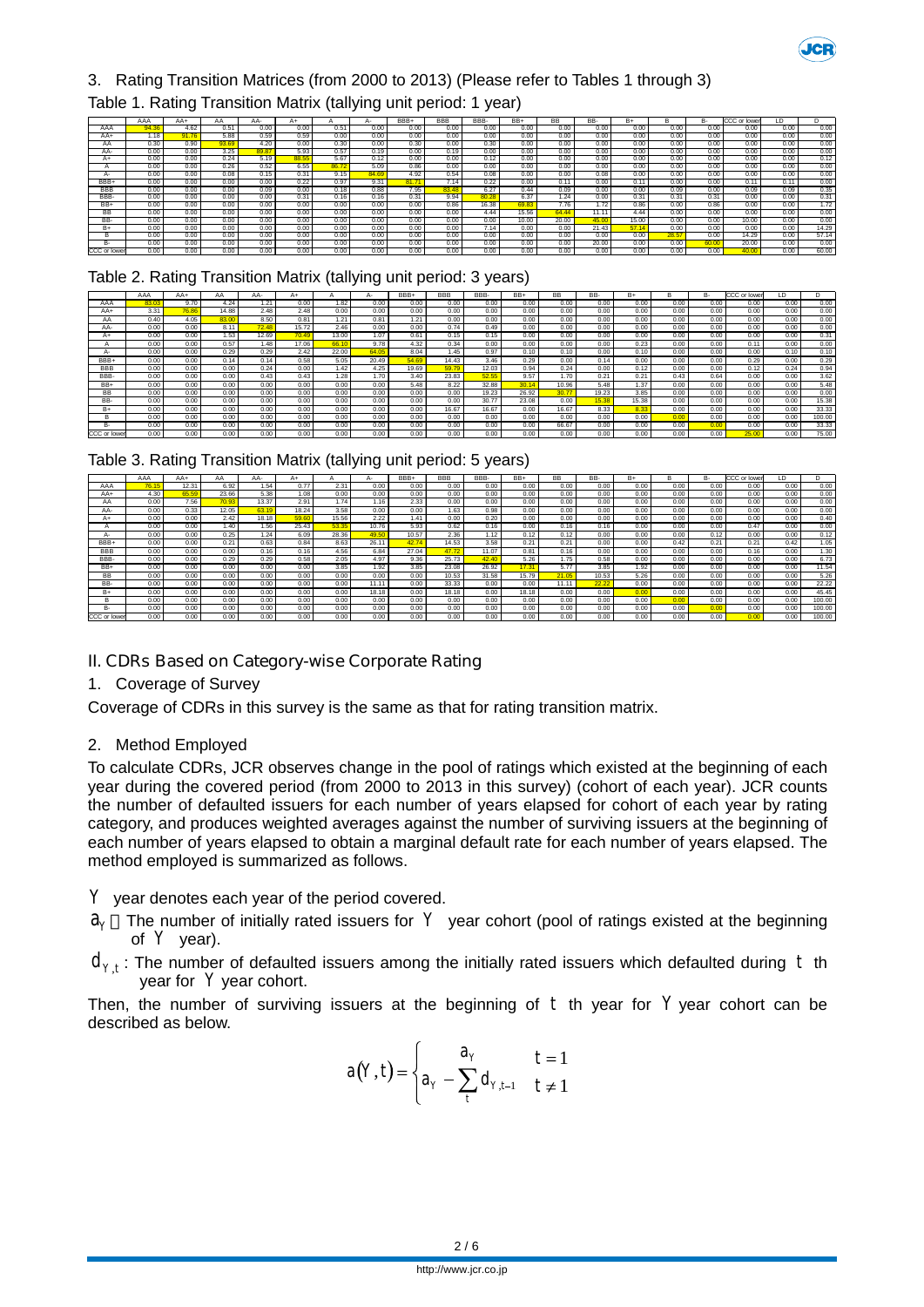Using the above, weighted average default rate at  $t$  th year is described as below.



**JCE** 

Then, CDRs for *n* years are described by the following formula:

$$
1-\prod_{i=1}^n \left(1-\alpha_i\right)
$$

In cases where reorganizations such as mergers and company splits have been conducted, JCR, in principle, focuses attention on legal survival or extinction and traces rating transition accordingly. This is the same as the policy for rating transition matrices. To calculate CDRs, however, in cases where a new company created by merger between rated companies defaults, JCR treats both the surviving company and the extinct company as defaulted. In case of default of a new company created by merger of the extinct company being rated by JCR and the surviving company not being rated by JCR, JCR counts a default for the extinct company which had been rated.

JCR traces default of issuers, for which ratings have been extinguished owing to withdrawals requested by the issuer or other reasons, and reflects the results in calculation of CDRs. JCR includes these traced issuers whose ratings have been extinguished in calculation of the default rate for both the numerator and the denominator if they default. JCR includes these traced issuers whose ratings have been extinguished in calculation of the default rate for the denominator only if they do not default. JCR stops the tracing, however, when tracing of defaults is considered difficult owing to some reasons such as significant difficulty in obtaining important information including financial statements on such issuers whose ratings have been extinguished.

#### 3. Definition of Default

Default means a state, in which principal or interest payments of financial obligations cannot be honored as initially agreed, with respect to the CDRs. This includes the following cases: (i) JCR judges that all the financial obligations are, in effect, in default. (ii) JCR judges that while an obligor does not honor part of the agreed to financial obligations, but it honors all its other agreed to financial obligations. Usually, when cases fall under the former, "D" ratings are assigned, and "LD" ratings are assigned when cases fall under the latter. Commencement of legal bankruptcy proceedings is a typical example of the former situation, and a situation where specific creditor grants debt forgiveness or DES for debt relief is a typical example of the latter situation. JCR counts a case where "JCR judges that while an obligor does not honor part of the agreed to financial obligations, but it honors all its other agreed to financial obligations" as a default for calculating CDRs even prior to its introduction of "LD" to the rating symbol on August 28, 2012.

#### 4. CDRs (from 2000 to 2013) (Please refer to Table 4)

CDRs from 2000 to 2013 are shown in Table 4. There was only one defaulted corporation, AvanStrate Inc., in 2013, as change from the previous survey (with covered period from 2000 to 2012). Although CDRs for "A" category have risen (from 0.22% to 0.26% for 3-year CDRs, for example), reflecting default of AvanStrate Inc., CDRs for many other rating symbols dropped. Ranking order, which the higher the ratings, the lower the CDRs are, has been maintained. In contrast to CDRs of "BB" and higher categories, CDRs of "B" and lower categories tend to become substantially higher than those of the next upper categories. The extremely small number of rated issuers with a rating of "B" and lower categories is one of the factors which cause such tendency. The largest number of issuers with "B" category at the beginning of each year during the covered period was 6, and such number for issuers with "CCC" and lower was 3.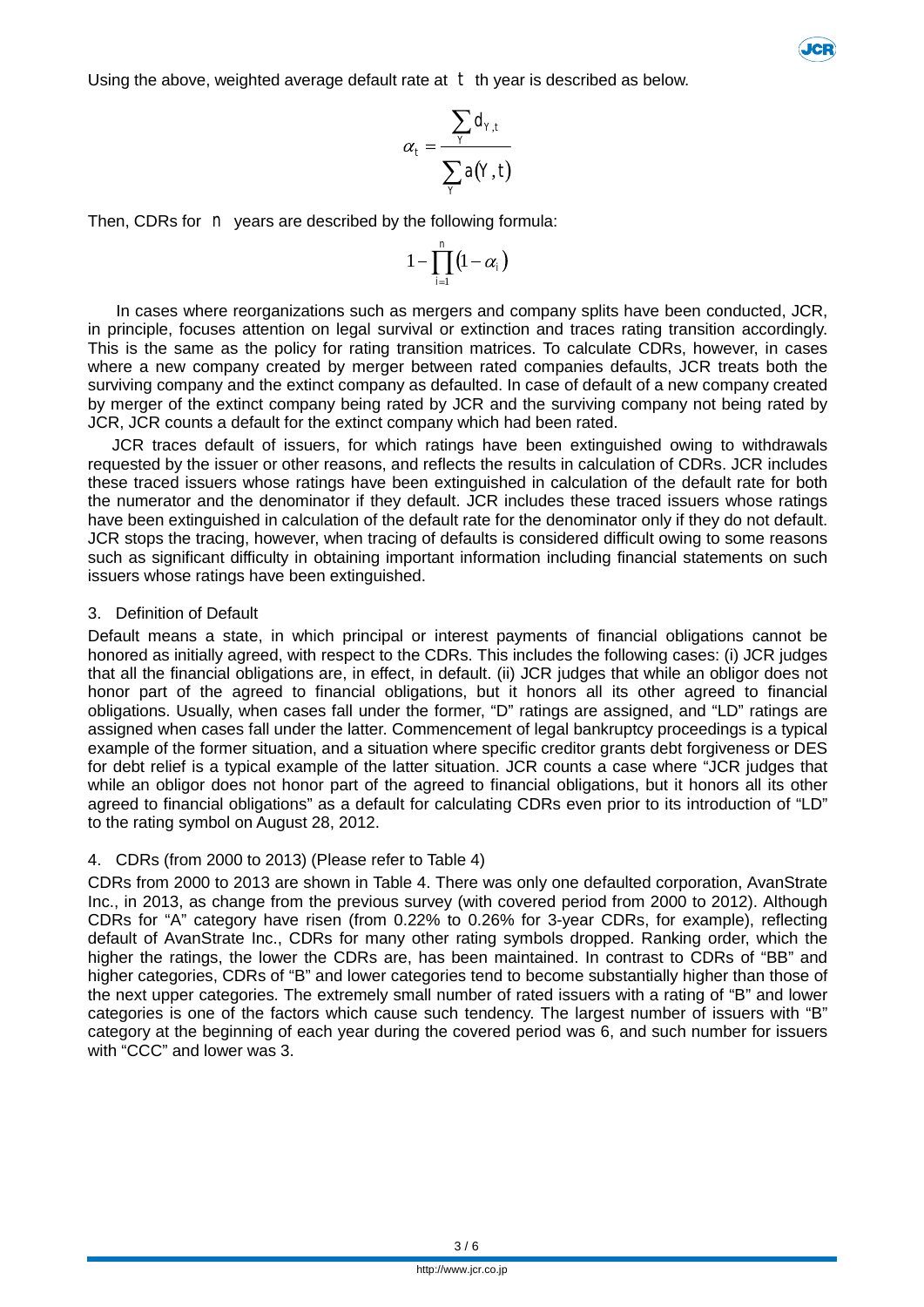Table 4. CDRs (Unit: %)



| Rating       | l-vearl | 2-year | 3-year | 4-year | 5-year |
|--------------|---------|--------|--------|--------|--------|
| AAA          | 0.00    | 0.00   | 0.00   | 0.00   | 0.00   |
| AA           | 0.00    | 0.00   | 0.00   | 0.00   | 0.00   |
| A            | 0.03    | 0.16   | 0.26   | 0.42   | 0.60   |
| <b>BBB</b>   | 0.62    | 1.43   | 2.22   | 2.81   | 3.33   |
| <b>BB</b>    | 3.32    | 5.85   | 9.28   | 12.36  | 15.10  |
| в            | 20.59   | 38.24  | 52.94  | 58.82  | 58.82  |
| CCC or lower | 60.00   | 60.00  | 60.00  | 60.00  | 60.00  |

## **Rating Transition Matrices for Asset-Backed Securities (ABS)**

"Rating Transition Matrices by Lapse of Months" and "1-Year (on a Calendar Year Basis) Rating Transition Matrices" based on data in the latest three years are as follows.

## 1. Coverage of Survey

The data covered products with credit enhancement provided in the form of senior-subordinated structure for the underlying assets in principle, for which their ratings were made public from November 1996 to December 2013, in the survey.

Products such as repackaged bonds and guaranteed products linked to ratings of third parties have been excluded in principle. Products consisting of multiple tranches have been counted as one when they have the same ranking while different in maturities.

## 2. Method Employed and Results

(1) Rating Transition Matrices by Lapse of Months (Please refer to Tables 5 through 7)

JCR surveyed and tallied how the rating on each of the products changed as months elapsed from the rating at the time of the issuance. Shown in Tables 5, 6 and 7 are the distributions of changes after lapse of 12 months, 24 months and 36 months, respectively. JCR did not count the products redeemed before the end of each period or the products that did not exist for each aforementioned period, despite changes in ratings.

There have been no records of defaults in asset-backed securities (ABS) rated by JCR, and default rates at any time points, 12 months, 24 months, or 36 months after the initial rating assignment, have been zero counts.

The number of ratings upgraded exceeded the number of ratings downgraded for all of the three time points with proportion of 3 to 1 approximately. Even a small number of rating changes tends to push up the rate of rating changes for some of rating symbols of "AA+" or lower, because initial ratings for asset-backed securities (ABS) concentrate in "AAA" ratings.

|             | AAA    | AA+    | AA    | AA-    | $A+$   | A     | A-     | BBB+   | <b>BBB</b> | BBB-   | BB+    | <b>BB</b> | BB- | $B+$   | B | B- or lower |
|-------------|--------|--------|-------|--------|--------|-------|--------|--------|------------|--------|--------|-----------|-----|--------|---|-------------|
| AAA         | 100.00 |        |       |        |        |       |        |        |            |        |        |           |     |        |   |             |
| AA+         |        | 100.00 |       |        |        |       |        |        |            |        |        |           |     |        |   |             |
| AA          |        | 5.88   | 94.12 |        |        |       |        |        |            |        |        |           |     |        |   |             |
| AA-         |        |        |       | 100.00 |        |       |        |        |            |        |        |           |     |        |   |             |
| $A+$        |        |        |       |        | 100.00 |       |        |        |            |        |        |           |     |        |   |             |
| A           |        |        |       |        | 2.00   | 98.00 |        |        |            |        |        |           |     |        |   |             |
| A-          |        |        |       |        |        |       | 100.00 |        |            |        |        |           |     |        |   |             |
| BBB+        |        |        |       |        |        |       |        | 100.00 |            |        |        |           |     |        |   |             |
| <b>BBB</b>  |        |        |       |        |        |       |        |        | 96.30      | 3.70   |        |           |     |        |   |             |
| BBB-        |        |        |       |        |        |       |        |        |            | 100.00 |        |           |     |        |   |             |
| $BB+$       |        |        |       |        |        |       |        |        |            |        | 100.00 |           |     |        |   |             |
| BB          |        |        |       |        |        |       |        |        |            |        |        | 100.00    |     |        |   |             |
| BB-         |        |        |       |        |        |       |        |        |            |        |        |           |     |        |   |             |
| $B+$        |        |        |       |        |        |       |        |        |            |        |        |           |     | 100.00 |   |             |
| B           |        |        |       |        |        |       |        |        |            |        |        |           |     |        |   |             |
| B- or lower |        |        |       |        |        |       |        |        |            |        |        |           |     |        |   |             |

Table 5. 12-months Later Rating Transition Matrix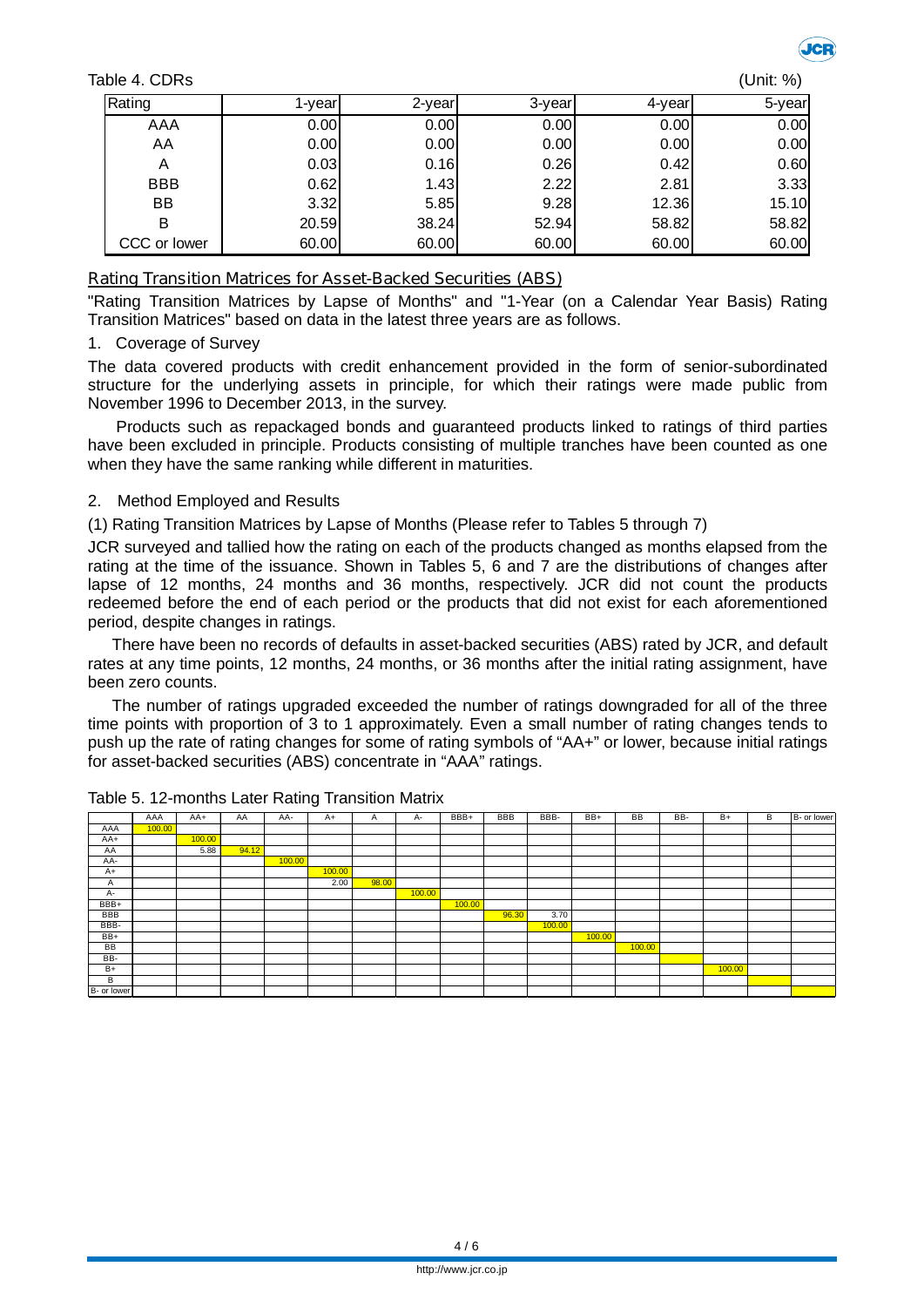

#### Table 6. 24-months Later Rating Transition Matrix

|             | AAA    | $AA+$ | AA    | AA-   | $A+$  | A    | А-    | BBB+   | <b>BBB</b> | BBB-   | $BB+$  | <b>BB</b> | BB- | $B +$  | B | B- or lower |
|-------------|--------|-------|-------|-------|-------|------|-------|--------|------------|--------|--------|-----------|-----|--------|---|-------------|
| AAA         | 100.00 |       |       |       |       |      |       |        |            |        |        |           |     |        |   |             |
| AA+         | 33.33  | 66.67 |       |       |       |      |       |        |            |        |        |           |     |        |   |             |
| AA          | 9.68   | 12.90 | 74.19 |       | 3.23  |      |       |        |            |        |        |           |     |        |   |             |
| AA-         |        |       | 25.00 | 65.00 | 10.00 |      |       |        |            |        |        |           |     |        |   |             |
| $A+$        | 16.67  |       |       |       | 83.33 |      |       |        |            |        |        |           |     |        |   |             |
| A           | 2.63   |       |       | 2.63  |       | 92.1 | 2.63  |        |            |        |        |           |     |        |   |             |
| A-          |        | 11.11 |       |       |       |      | 88.89 |        |            |        |        |           |     |        |   |             |
| BBB+        |        |       |       |       |       |      |       | 100.00 |            |        |        |           |     |        |   |             |
| <b>BBB</b>  |        |       |       |       |       |      |       |        | 94.44      | 5.56   |        |           |     |        |   |             |
| BBB-        |        |       |       |       |       |      |       |        |            | 100.00 |        |           |     |        |   |             |
| BB+         |        |       |       |       |       |      |       |        |            |        | 100.00 |           |     |        |   |             |
| <b>BB</b>   |        |       |       |       |       |      |       |        |            |        |        | 100.00    |     |        |   |             |
| BB-         |        |       |       |       |       |      |       |        |            |        |        |           |     |        |   |             |
| $B+$        |        |       |       |       |       |      |       |        |            |        |        |           |     | 100.00 |   |             |
| B           |        |       |       |       |       |      |       |        |            |        |        |           |     |        |   |             |
| B- or lower |        |       |       |       |       |      |       |        |            |        |        |           |     |        |   |             |

#### Table 7. 36-months Later Rating Transition Matrix

|             | AAA    | AA+    | AA    | AA-   | $A+$  | A     | А-    | BBB+   | <b>BBB</b> | BBB-   | BB+    | BB     | BB- | B+     | В | B- or lower |
|-------------|--------|--------|-------|-------|-------|-------|-------|--------|------------|--------|--------|--------|-----|--------|---|-------------|
| AAA         | 100.00 |        |       |       |       |       |       |        |            |        |        |        |     |        |   |             |
| AA+         |        | 100.00 |       |       |       |       |       |        |            |        |        |        |     |        |   |             |
| AA          | 24.00  | 16.00  | 48.00 |       | 4.00  | 4.00  | 4.00  |        |            |        |        |        |     |        |   |             |
| AA-         |        |        | 10.53 | 68.42 |       |       | 10.53 |        | 5.26       | 5.26   |        |        |     |        |   |             |
| A+          | 25.00  |        |       |       | 75.00 |       |       |        |            |        |        |        |     |        |   |             |
| A           | 7.14   |        | 7.14  | 3.57  | 7.14  | 75.00 |       |        |            |        |        |        |     |        |   |             |
| A-          | 11.11  |        |       |       |       |       | 77.78 | 11.11  |            |        |        |        |     |        |   |             |
| BBB+        |        |        |       |       |       |       |       | 100.00 |            |        |        |        |     |        |   |             |
| <b>BBB</b>  |        |        |       |       |       | 6.67  | 6.67  |        | 80.00      | 6.67   |        |        |     |        |   |             |
| BBB-        |        |        |       |       |       |       |       |        |            | 100.00 |        |        |     |        |   |             |
| BB+         |        |        |       |       |       |       |       |        |            |        | 100.00 |        |     |        |   |             |
| BB          |        |        |       |       |       |       |       |        |            |        |        | 100.00 |     |        |   |             |
| BB-         |        |        |       |       |       |       |       |        |            |        |        |        |     |        |   |             |
| $B+$        |        |        |       |       |       |       |       |        |            |        |        |        |     | 100.00 |   |             |
| B           |        |        |       |       |       |       |       |        |            |        |        |        |     |        |   |             |
| B- or lower |        |        |       |       |       |       |       |        |            |        |        |        |     |        |   |             |

(2) 1-Year (on a Calendar Year Basis) Rating Transition Matrices (Please refer to Tables 8 & 9)

JCR studied how the ratings at the beginning of January each year changed by the end of the year over the period from 2011 to 2013. The changes in the three years were added and averaged as indicated in Table 8. The rating transitions in the year 2013 are also shown in Table 9 for reference.

While there were both rating upgrades and rating downgrades in 2011 and 2012, there was no rating downgraded, and there were only rating upgrades for 2013 against the background of decline in the number of bankruptcies. Products, for which ratings were upgraded in 2013, were classified into the following three: (i) housing loan receivables, (ii) real estate and (iii) synthetic CDOs. JCR upgraded ratings for products of (i) and (ii), valuing rise in level of credit enhancement, and upgraded ratings for products of (iii), valuing creditworthiness of the referenced pools and shortened remaining period.

|  |  |  | Table 8. 1-year (on a Calendar Year Basis) Average Rating Transition Matrix for 2011 - 2013 |  |  |  |
|--|--|--|---------------------------------------------------------------------------------------------|--|--|--|
|--|--|--|---------------------------------------------------------------------------------------------|--|--|--|

|             | AAA    | AA+    | AA    | AA-   | $A+$  | A     | A-    | BBB+   | <b>BBB</b> | BBB-   | BB+    | BB     | BB- | $B+$ | B | B- or lower |
|-------------|--------|--------|-------|-------|-------|-------|-------|--------|------------|--------|--------|--------|-----|------|---|-------------|
|             |        |        |       |       |       |       |       |        |            |        |        |        |     |      |   |             |
| AAA         | 100.00 |        |       |       |       |       |       |        |            |        |        |        |     |      |   |             |
| AA+         |        | 100.00 |       |       |       |       |       |        |            |        |        |        |     |      |   |             |
| AA          | 18.52  | 11.11  | 66.67 |       |       | 3.70  |       |        |            |        |        |        |     |      |   |             |
| AA-         |        |        | 6.67  | 86.67 | 6.67  |       |       |        |            |        |        |        |     |      |   |             |
| $A+$        |        |        | 9.09  |       | 81.82 |       | 9.09  |        |            |        |        |        |     |      |   |             |
| A           | 4.35   |        | 4.35  |       | 13.04 | 73.91 | 4.35  |        |            |        |        |        |     |      |   |             |
| A-          |        |        |       | 12.50 |       | 25.00 | 50.00 |        |            | 12.50  |        |        |     |      |   |             |
| BBB+        |        |        |       |       |       |       |       | 100.00 |            |        |        |        |     |      |   |             |
| <b>BBB</b>  |        |        |       |       | 14.29 |       |       |        | 85.71      |        |        |        |     |      |   |             |
| BBB-        |        |        |       |       |       |       |       |        |            | 100.00 |        |        |     |      |   |             |
| BB+         |        |        |       |       |       |       |       |        |            |        | 100.00 |        |     |      |   |             |
| BB          |        |        |       |       |       |       |       |        |            |        |        | 100.00 |     |      |   |             |
| BB-         |        |        |       |       |       |       |       |        |            |        |        |        |     |      |   |             |
| $B+$        |        |        |       |       |       |       |       |        |            |        |        |        |     |      |   |             |
| B           |        |        |       |       |       |       |       |        |            |        |        |        |     |      |   |             |
| B- or lower |        |        |       |       |       |       |       |        |            |        |        |        |     |      |   |             |

Table 9. 1-year (on a Calendar Year Basis) Rating Transition Matrix for 2013

|              | $\sim$ | $\sim$ |       |        |        | $\overline{\phantom{a}}$ |       | $\tilde{\phantom{a}}$ |        |        |     |           |     |      |   |             |
|--------------|--------|--------|-------|--------|--------|--------------------------|-------|-----------------------|--------|--------|-----|-----------|-----|------|---|-------------|
|              | AAA    | AA+    | AA    | AA-    | A+     | A                        | $A-$  | BBB+                  | BBB    | BBB-   | BB+ | <b>BB</b> | BB- | $B+$ | В | B- or lower |
| AAA          | 100.00 |        |       |        |        |                          |       |                       |        |        |     |           |     |      |   |             |
| AA+          |        |        |       |        |        |                          |       |                       |        |        |     |           |     |      |   |             |
| AA           | 50.00  | 33.33  | 16.67 |        |        |                          |       |                       |        |        |     |           |     |      |   |             |
| AA-          |        |        |       | 100.00 |        |                          |       |                       |        |        |     |           |     |      |   |             |
| $A+$         |        |        |       |        | 100.00 |                          |       |                       |        |        |     |           |     |      |   |             |
| $\mathsf{A}$ |        |        |       |        | 28.57  | 71.43                    |       |                       |        |        |     |           |     |      |   |             |
| A-           |        |        |       |        |        | 33.33                    | 66.67 |                       |        |        |     |           |     |      |   |             |
| BBB+         |        |        |       |        |        |                          |       | 100.00                |        |        |     |           |     |      |   |             |
| <b>BBB</b>   |        |        |       |        |        |                          |       |                       | 100.00 |        |     |           |     |      |   |             |
| BBB-         |        |        |       |        |        |                          |       |                       |        | 100.00 |     |           |     |      |   |             |
| BB+          |        |        |       |        |        |                          |       |                       |        |        |     |           |     |      |   |             |
| BB           |        |        |       |        |        |                          |       |                       |        |        |     | 100.00    |     |      |   |             |
| BB-          |        |        |       |        |        |                          |       |                       |        |        |     |           |     |      |   |             |
| $B+$         |        |        |       |        |        |                          |       |                       |        |        |     |           |     |      |   |             |
| В            |        |        |       |        |        |                          |       |                       |        |        |     |           |     |      |   |             |
| B- or lower  |        |        |       |        |        |                          |       |                       |        |        |     |           |     |      |   |             |

(Financial Technology Division, Rating Administration Division and Structured Finance Dept.)